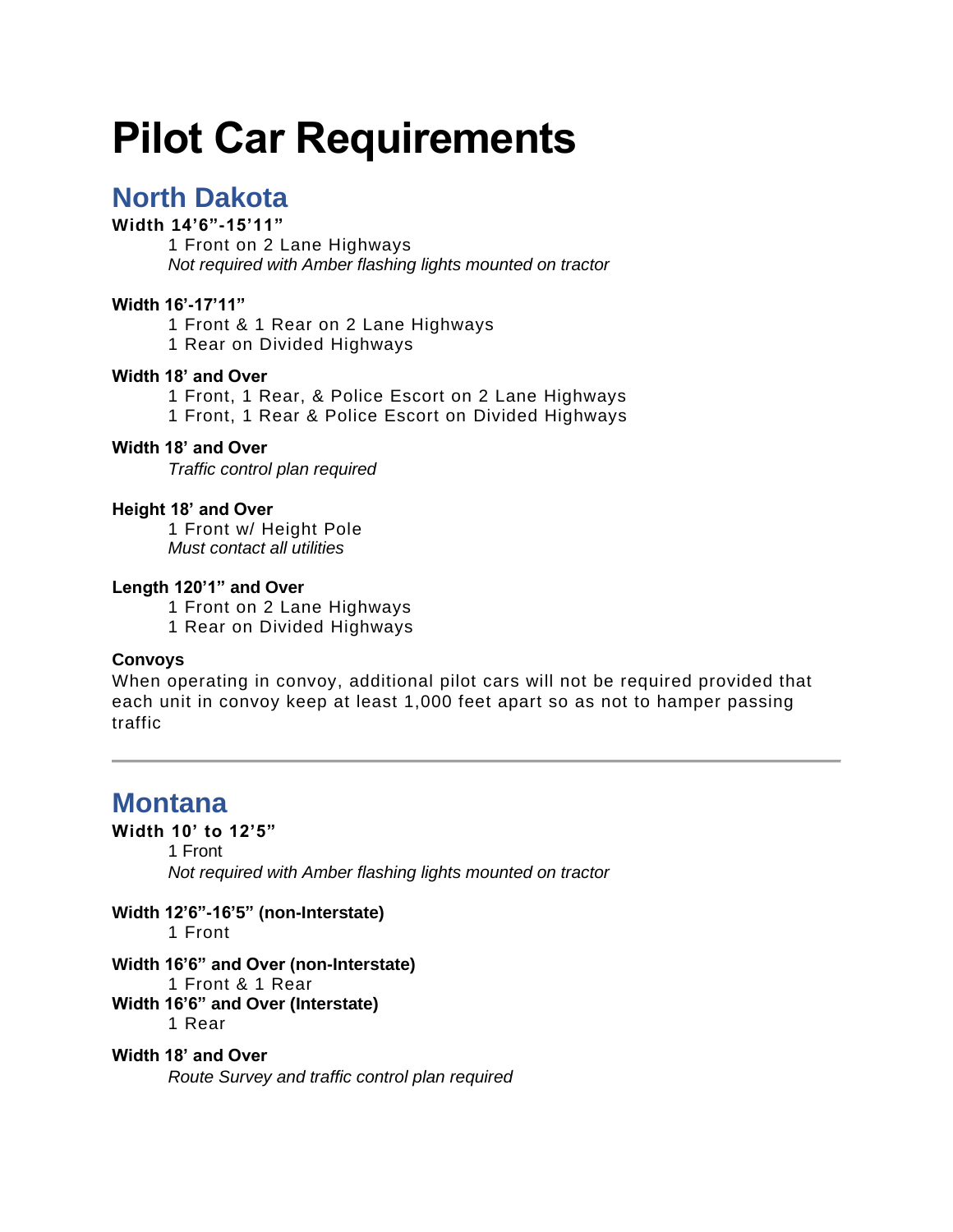#### **Length 110' and Over**

1 Rear

### **Height 17' and Over**

1 Front w/ Height Pole *Route Survey required*

### **Length 120' and Over**

1 Rear

### **Convoys**

Vehicles operating under a special permit may not travel in a convoy.

Vehicles up to 16 feet 6 inches in width or up to 120 feet in length may travel in a convoy under the following conditions:

(a) a convoy may not exceed five vehicle combinations operating under a special permit;

(b) there shall be a minimum of 500 feet and a maximum of 1000 feet between all vehicles in a convoy;

(c) one properly equipped pilot vehicle is required at the front and rear of the convoy; and

(d) loads operating under ARM [18.8.602](https://rules.mt.gov/gateway/ruleno.asp?RN=18.8.602) (Bridge Centerline) may convoy with no more than two overweight loads

# **South Dakota**

#### **Width 16' and Over (Interstate)**

1 Rear

# **Width 20' and Over (non-interstate)**

1 Front on 2 Lane Highways

1 Rear on Divided Highways

#### **Black Hills Area--Width 10' and Over**

1 Front

*Additional pilot cars may be required based on route of travel*

#### **Convoys**

When escorts are required, each load will need its own escorts and must maintain minimum of 500 feet between loads as to not interfere with regular traffic movement

# **Nebraska**

# **Width 12'-13'11"**

1 Front on 2 Lane Highways 1 Rear on Divided Highways *Not required with Amber flashing lights mounted on tractor*

# **Width 14' and Over**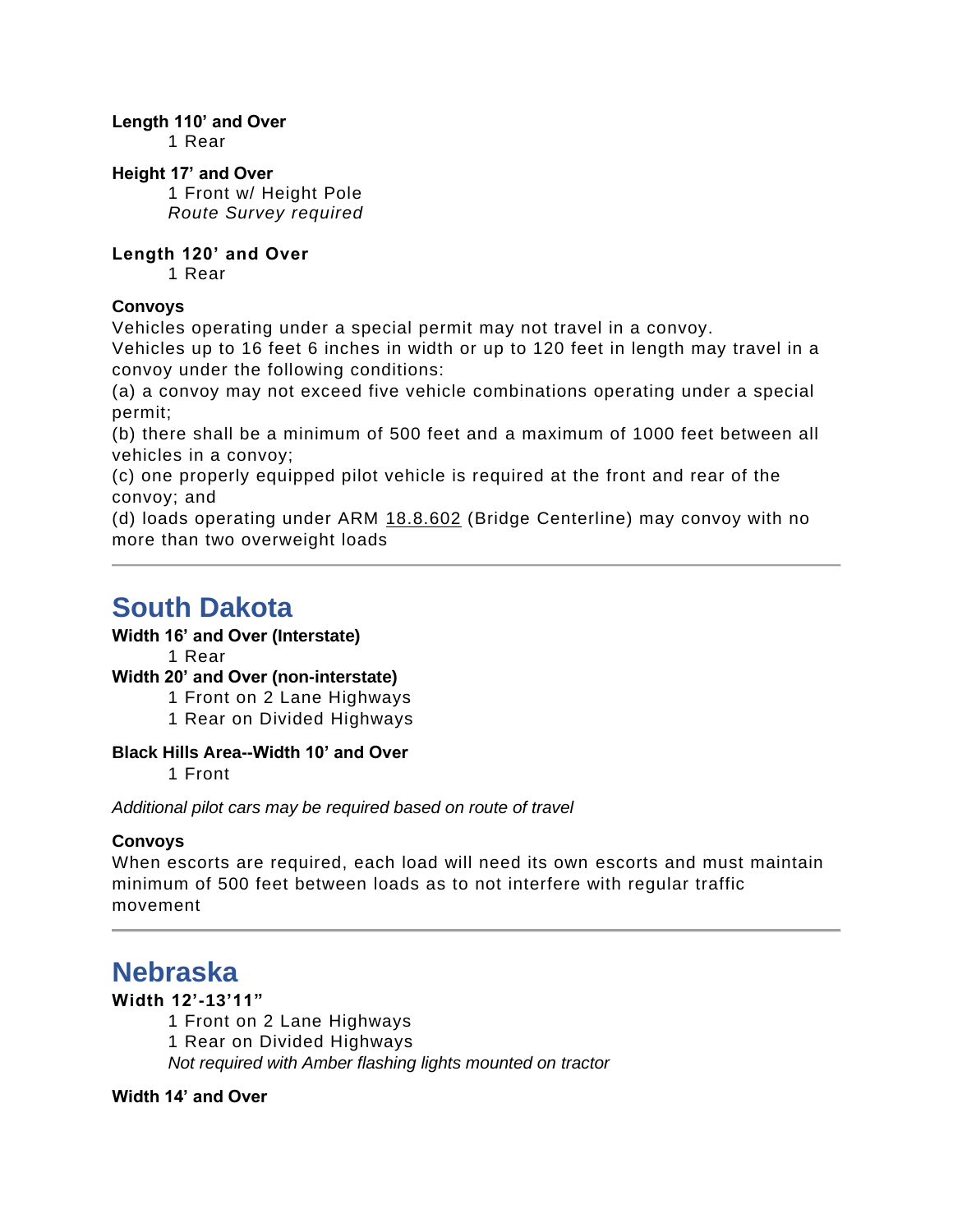1 Front & 1 Rear

#### **Height 14'6" and Over**

1 Front w/ height pole – depending on route of travel

#### **Height 16' and Over**

1 Front w/ Height Pole *Route Survey Required*

#### **Length 100' and Over**

1 Front on 2 Lane Highways

1 Rear on Divided Highways

#### **Convoys**

When escorts are required, each load will need its own escorts and must maintain minimum of 500 feet between loads as to not interfere with regular traffic movement

When a route survey is required, each load will need its own escorts and must maintain a minimum distance of 60 miles between loads

# **Wyoming**

# **Width 14' to 14'11"**

1 Front on 2 Lane Highways

### **Width 15' and Over**

1 Rear on Divided Highways

#### **Height 17'6" and Over**

1 Front w/ Height Pole

#### **Length 110' and Over**

1 Front on 2 lane highways

#### **Rear Overhang 25' and Over**

1 Rear

*Additional pilot cars may be required on Divided Highways and Interstates based on dimensions and route of travel*

#### **Convoys**

Two oversize loads, each requiring escorts, may be authorized by the proper permit issuing authority to travel together on a two-lane highway maintaining a distance of approximately 1000 feet apart. One escort in front of the first load and one escort behind the second load shall be maintained at a distance of approximately 1000 feet unless a shorter distance is necessary to provide control over the movement. On Intestate or fourlane highways, one escort to the rear of the second load will be maintained.

A third oversize load requiring escorts cannot travel with a group of two oversize loads, but must remain at a minimum distance of a one-half mile from the group and must also have its own escorts.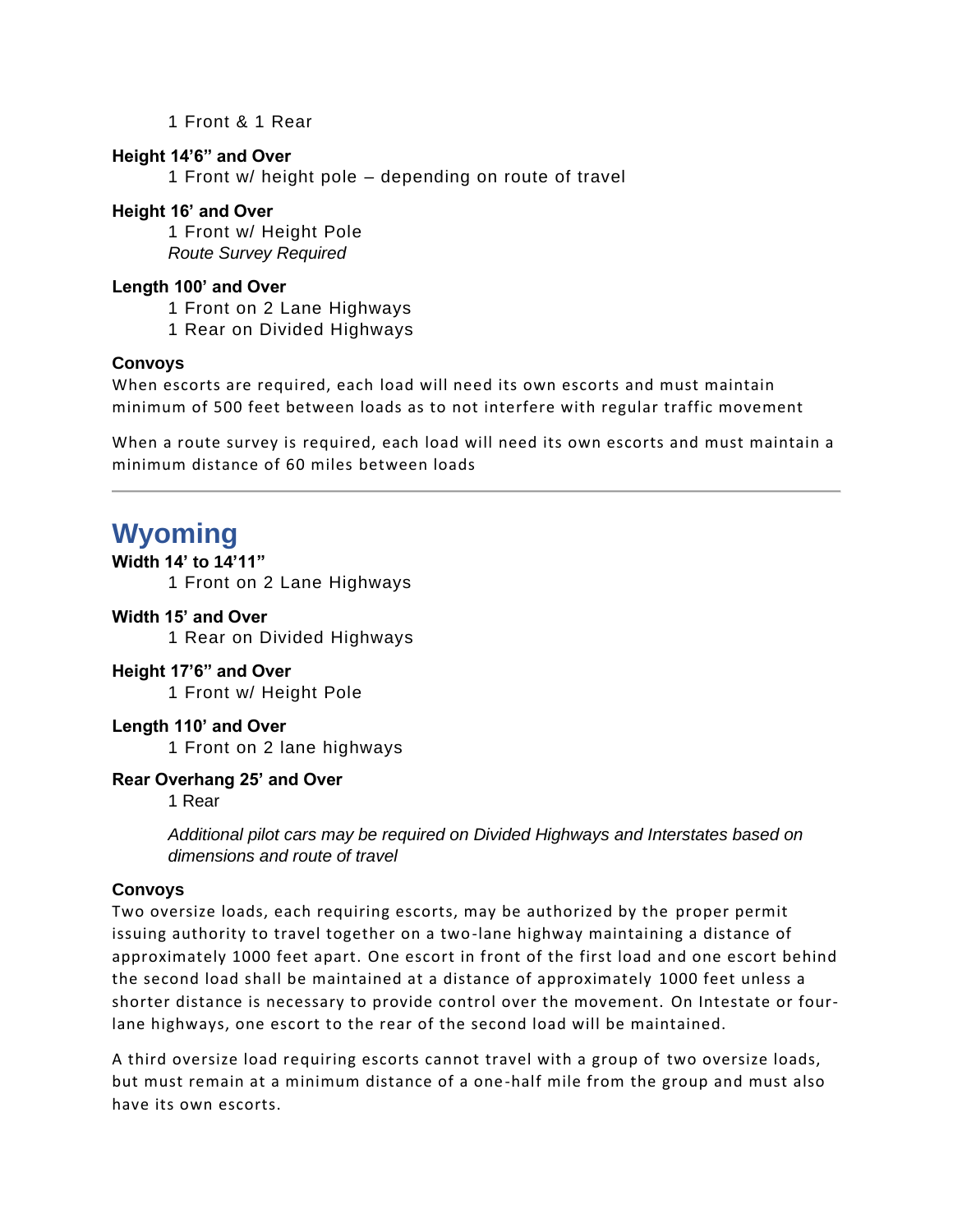A convoy of four oversize loads requiring escorts may be authorized to travel in two groups separated by a distance of at least one-half mile. Each group must have its own escorts

# **Colorado**

*Escort requirements vary according to routes traveled*

**Width Requirements**

**Blue Routes Width 8'6 to 10'11"** 1 Rear

**Width 11' and Over** 1 Front & 1 Rear

#### **Yellow Routes**

**Width 11' to 12'11"** 1 Front

**Width 13' and Over** 1 Front & 1 Rear

#### **Green Routes**

**Width 13' to 14'11"** 1 Rear on Divided Highways

#### **Width 15' and Over**

1 Front & 1 Rear on 2 Lane Highways 1 Rear on Divided Highways

#### **White Routes**

**Width 15' to 16'11"** 1 Rear

### **All Routes**

# **Width 17'0" and Over**

1 Front & 1 Rear on All Highways Chapter 6 Special Permit Required

### **Height and Length Requirements**

**Height 16' and Over** 1 Front w/ Height Pole

#### **Height 17'6 and Over**

1 Front w/ Height Pole & 1 Rear *Route Survey Required Signal Contractor escort required*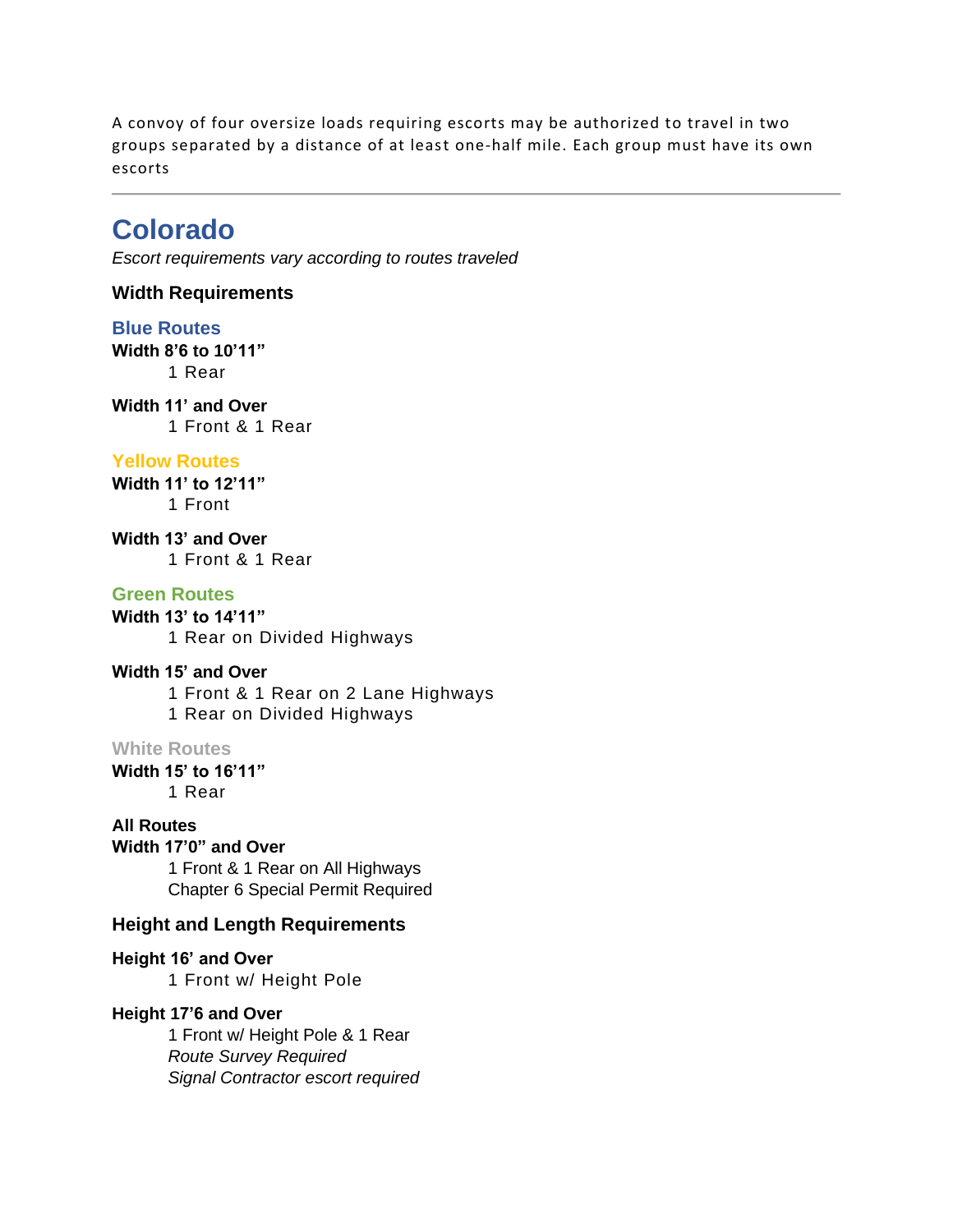#### **Length 110' and Over**

1 Front on 2 Lane Highways

#### **Length 115' and Over**

1 Rear on Divided Highways

**Length 85' and Over on Mountainous Routes** 1 Front on 2 Lane Highways

**Front Overhang 15' and Over** 1 Front

**Rear Overhang 25' and Over**

1 Rear

#### **Convoys**

The movement of more than one permitted vehicle in convoy is not allowed except when that authorization is specifically stated on the oversize/overweight transport permit

# **Utah**

**Width 12' to 13'11"** 1 Front on 2 Lane Highways

### **Width 14' to 15'11"**

1 Front & 1 Rear on 2 Lane Highways 1 Rear on Divided Highways

#### **Width 16' to 16'11"**

1 Front & 1 Rear on All Highways

#### **Width 17' to 19'11"**

Police Escort on 2 Lane Highways

#### **Width 20' and Over**

Police Escort on All Highways

#### **Height 16' to 17'5"**

1 Front w/ Height Pole

### **Height 17'6" and Over**

Police Escort on All Highways

#### **Length 105' to 119'11"**

1 on 2 Lane Highways

### **Length 120' to 174'11"**

1 Front & 1 Rear on Secondary Highways 1 on Divided Highways

#### **Length 175' and Over**

Police Escort on All Highways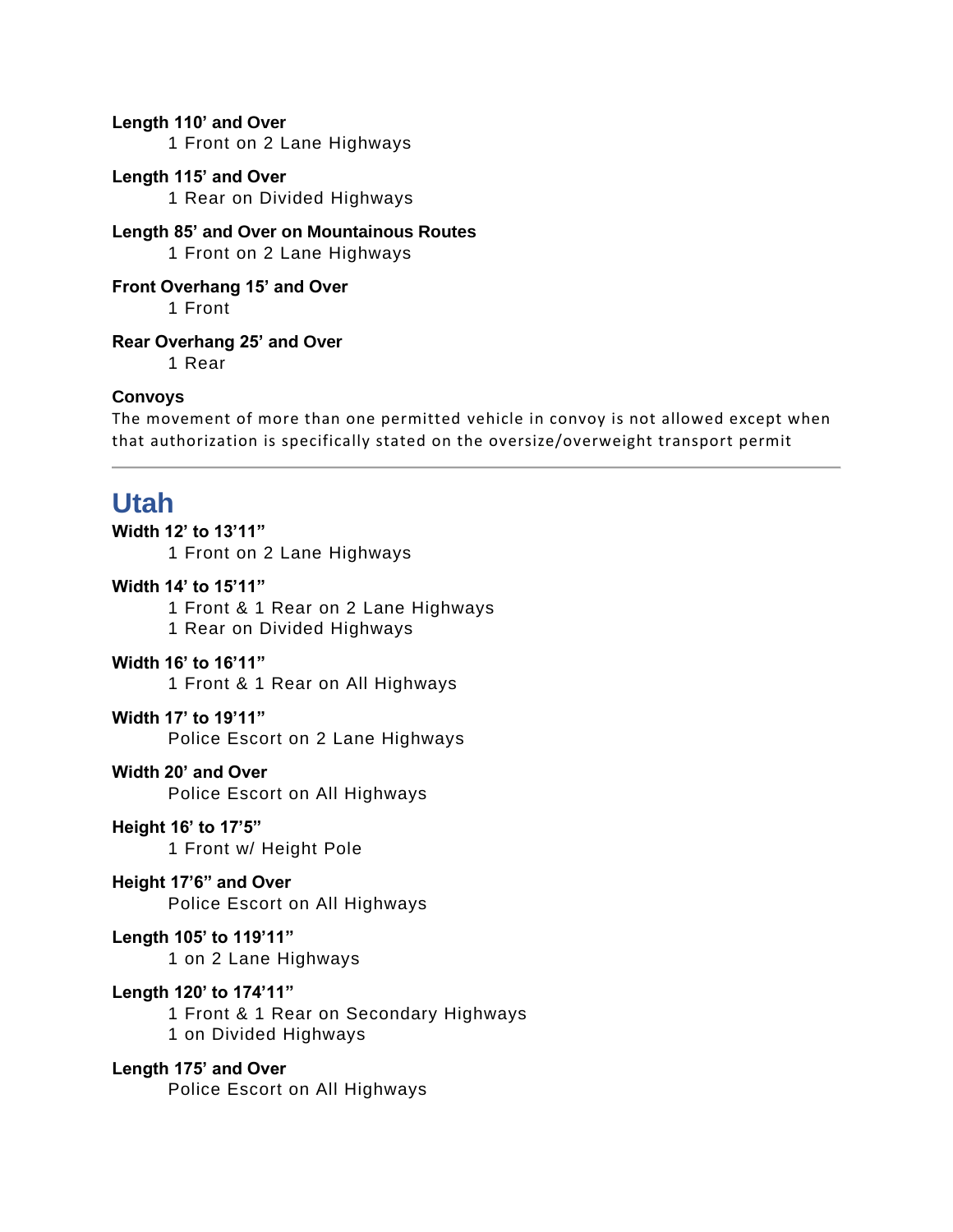### **Convoys**

The movement of more than one permitted vehicle is allowed provided prior authorization is obtained from the division with the following conditions:

(a) the number of permitted vehicles in the convoy shall not exceed two;

(b) loads may not exceed 12 feet wide or 150 feet overall length;

(c) distance between vehicles shall not be less than 500 feet or more than 700 feet;

(d) distance between convoys shall be a minimum of one mile;

(e) all convoys shall have a certified pilot escort in the front and rear with proper signs:

(f) police escorts or department personnel may be required;

- (g) convoys must meet all lighting requirements;
- (h) convoys are restricted to freeway and interstate systems; and

(i) approval for convoys or night time travel may be obtained by contacting the

division, and exceptions may be granted by the division on a case-by-case basis

# **Kansas**

### **Width 14' and Over**

1 Front & 1 Rear on 2 Lane Highways

1 Front on Divided Highways

### **Height 16' and Over**

1 Front w/ Height Pole

#### **Super loads**

1 Front & 1 Rear on All Highways

# **Convoys**

Two permitted loads may travel in convoy as long as they are not more than 1000 feet apart

If a load requires two escorts you may not convoy

# **Oklahoma**

# **Width 12' to 14'**

1 Front on 2 Lane Highways

1 Rear on Divided Highways

# **Width 14'1" and Over**

1 Front & 1 Rear on 2 Lane Highways 1 Rear on Divided Highways

#### **Width 16'1 and Over**

1 Front & 1 Rear on All Highways

#### **Length 80' to 100'**

1 Front on 2 Lane Highways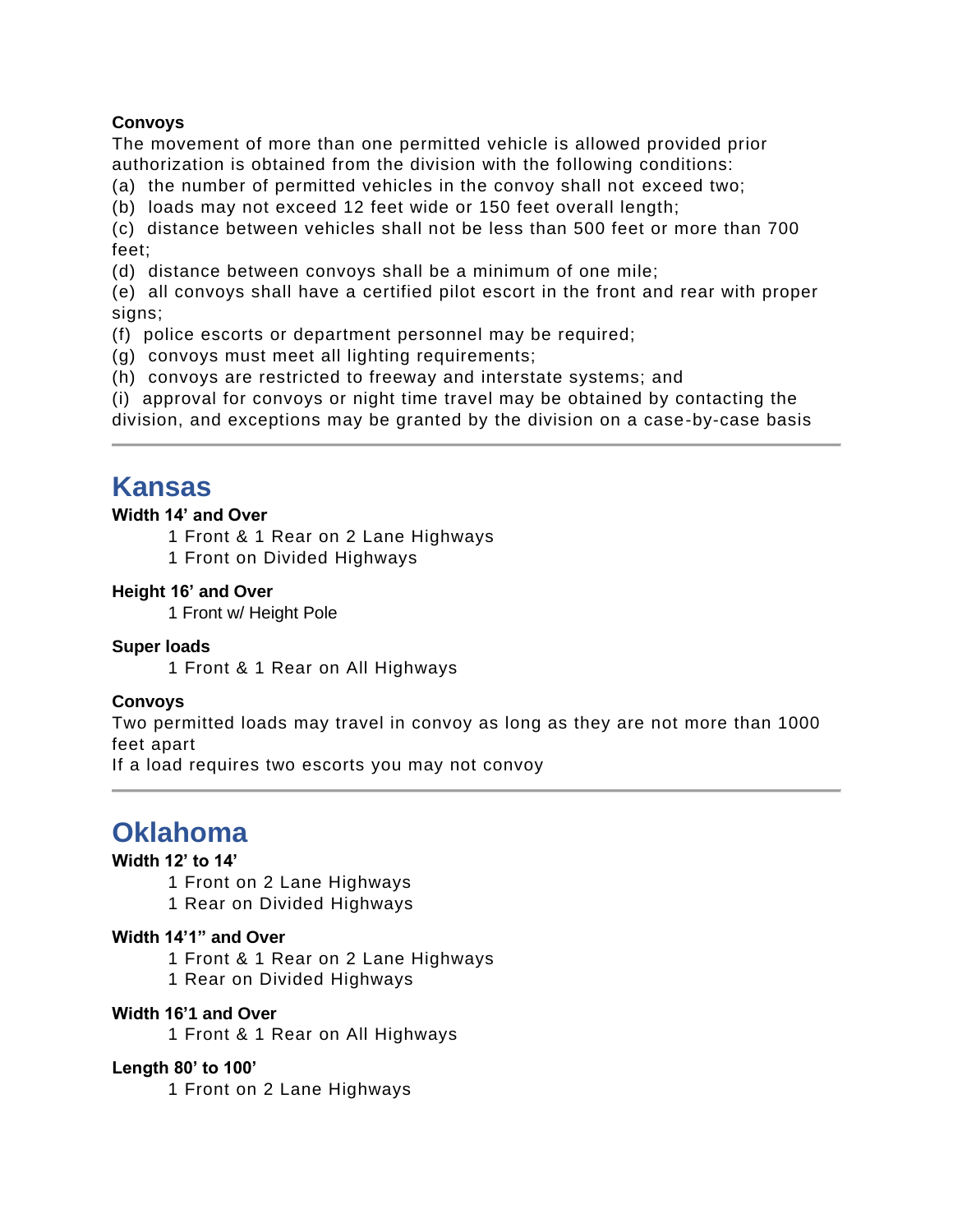1 Rear on Divided Highways

#### **Length 100'1" and Over**

1 Front & 1 Rear on All Highways

#### **Height 15'9" and Over**

1 Front w/ Height Pole & 1 Rear on All Highways *Public Utilities and Railroads must be contacted, and Contact Form must be submitted*

#### **Convoys**

Permitted vehicles and/or loads, the movement of which requires an escort, shall not travel in convoy

# **New Mexico**

#### **Width 14'1" to 17'11"**

1 Front on 2 Lane Highways 1 Rear on Divided Highways

#### **Width 18' to 19'11"**

1 Front & 1 Rear

#### **Width 20' to 24'11"**

2 Front and 1 Rear on All Highways Police Escort & Flagman

#### **Width 25' and Over**

4-6 on All Highways *Route & Load Specific*

#### **Length 90'1" to 109'11"**

1 Front on 2 Lane Highways 1 Rear on Divided Highways

#### **Length 110' and Over**

1 Front & 1 Rear

#### **Height 16' to 17'11"**

1 Front w/ Height Pole + Extra Man or Pilot Vehicle to Check for Overhead Clearance

#### **Height 18' and Over**

1 Front w/ Height Pole & 1 Rear *All utilities must be contacted*

#### **Convoys**

An oversize vehicle, combination or load that requires an escort shall have one or more dedicated escort vehicles as required in the special permit. An escort vehicle shall not escort more than one oversize vehicle or load at any one time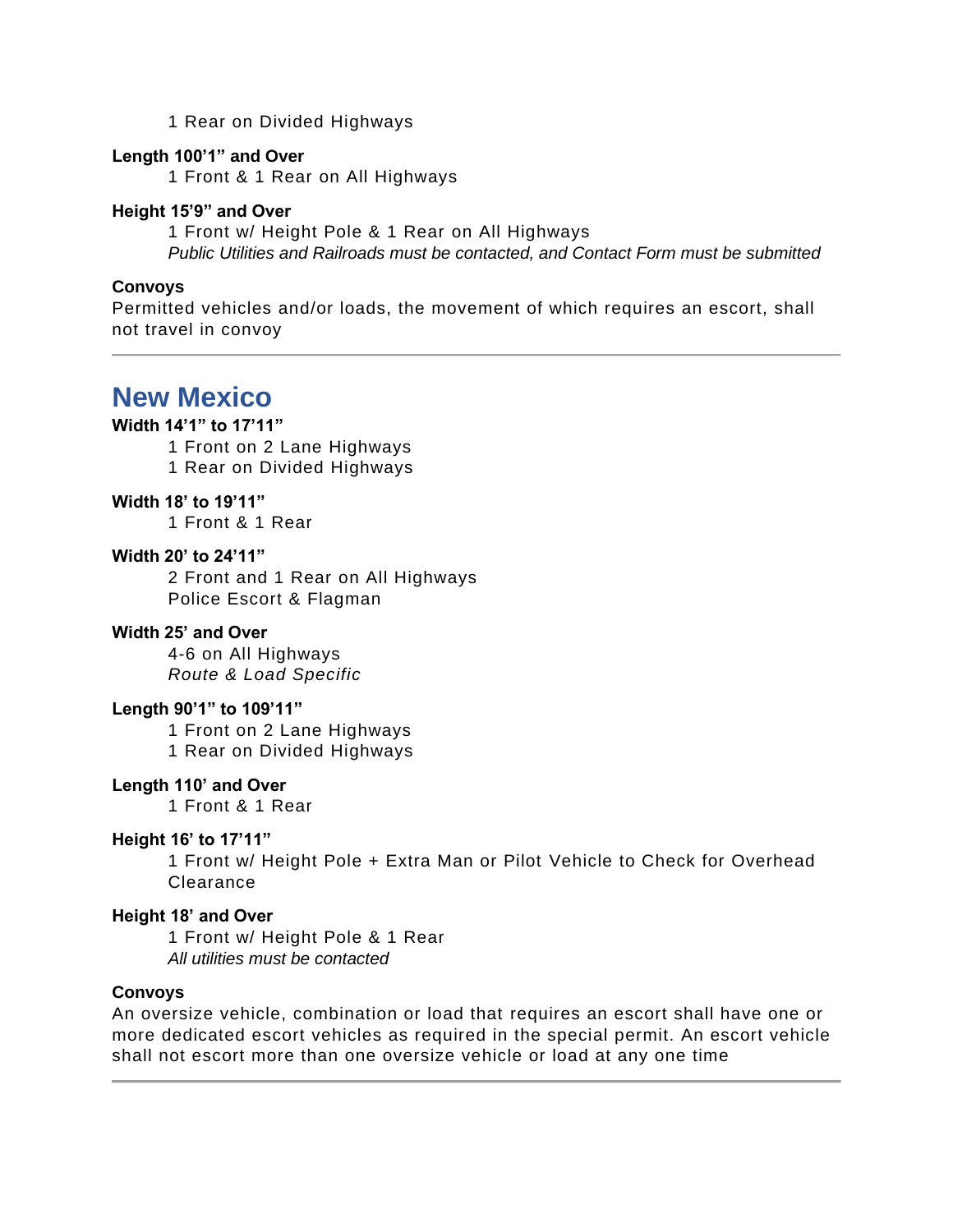# **Texas**

# **Width 14' to 16'1"**

1 Front on 2 Lane Highways 1 Rear on Divided Highways

# **Width 16'2" and Over**

1 Front & 1 Rear

### **Width 20' and Over**

1 Front & 1 Rear *Route Survey required*

### **Length 110'1" to 125'**

1 Front on 2 Lane Highways 1 Rear on Divided Highways

# **Length 125'1" and Over**

1 Front & 1 Rear

### **Height 17' to 18'**

1 Front w/ Height Pole *Must contact utilities*

#### **Height 18'1" and Over**

1 Front w/ Height Pole & 1 Rear *Must contact utilities*

# **Height 19' and Over**

*Route survey required*

# **Overhang 20'1" to 30'**

1 Front for Front Overhang 1 Rear for Rear Overhang

#### **Overhang 30'1" and Over**

1 Front & 1 Rear + Special authorization

# **Convoys**

Overlength loads may convoy and share escorts under the following conditions: 110 feet to 150 feet long – Convoy up to four loads with one front and one rear escort

150 feet, 1 inch to 180 feet long – Convoy two loads with one front and one rear escort

Each permitted load in the convoy must:

Travel at least 1,000 feet, but not more than 2,000 feet, from any other load in the convoy.

Have a rotating amber beacon or an amber pulsating light not less than eight inches in diameter mounted at the top, rear of the load.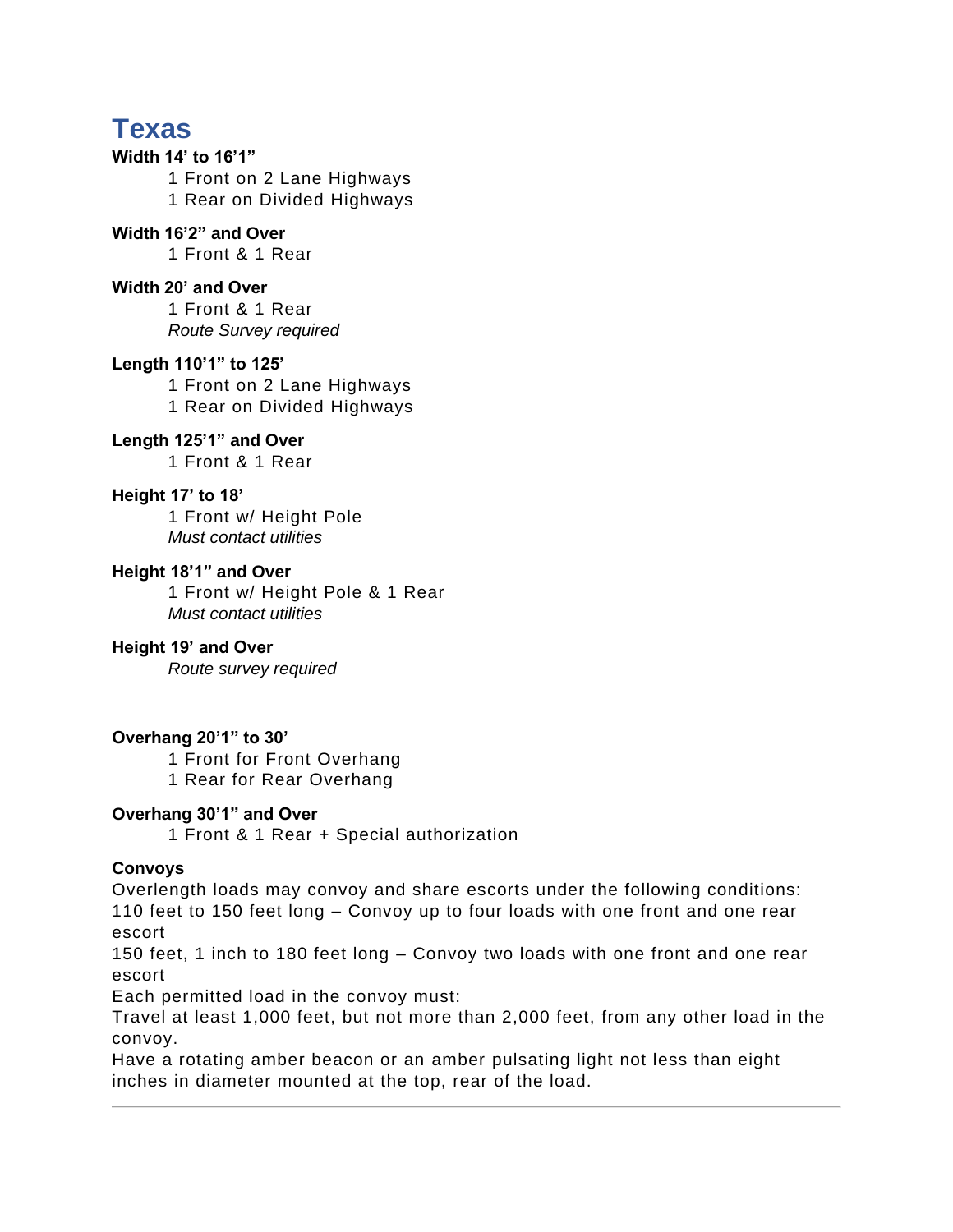# **Louisiana**

#### **Width 12' to 15'9"**

1 Front on 2 Lane Highways 1 Rear on Divided Highways

#### **Width 16' or Over**

Police Escort

#### **Length 90' to 124'11"**

1 Front on 2 Lane Highways

1 Rear on Divided Highways

#### **Length 125' and Over**

1 Front, 1 Rear, Police Escort

#### **Height 15'10' to 16'8"**

1 Front w/ Height Pole

Loads that require an escort and are traveling on multi-lane highways, will require both an escort and a pole truck (or car), since the escort vehicle is required to travel behind the loads on these highways

#### **Height 16'8" and Over**

1 Front w/ Arm to Lift Utilities

Loads that require an escort and are traveling on multi-lane highways, will require both an escort and a pole truck (or car), since the escort vehicle is required to travel behind the loads on these highways

#### **Convoys**

An escort vehicle may escort 2 overlength vehicles or loads Convoy not allowed for over width loads

# **Arkansas**

#### **Width 12'1" to 14'**

1 Front (Controlled access and divided highways with 4 lanes or more excluded)

# **Width 14' and Over**

1 Front & 1 Rear on 2 Lane Highways

1 Rear on 4 Lane Highways

#### **Length 100' to 130'**

1 Front on 2 Lane Highways

1 Rear on 4 Lane Highways

#### **Length 130'1" and Over**

1 Front & 1 Rear

#### **Height 15' to 17'**

1 Front w/ Height Pole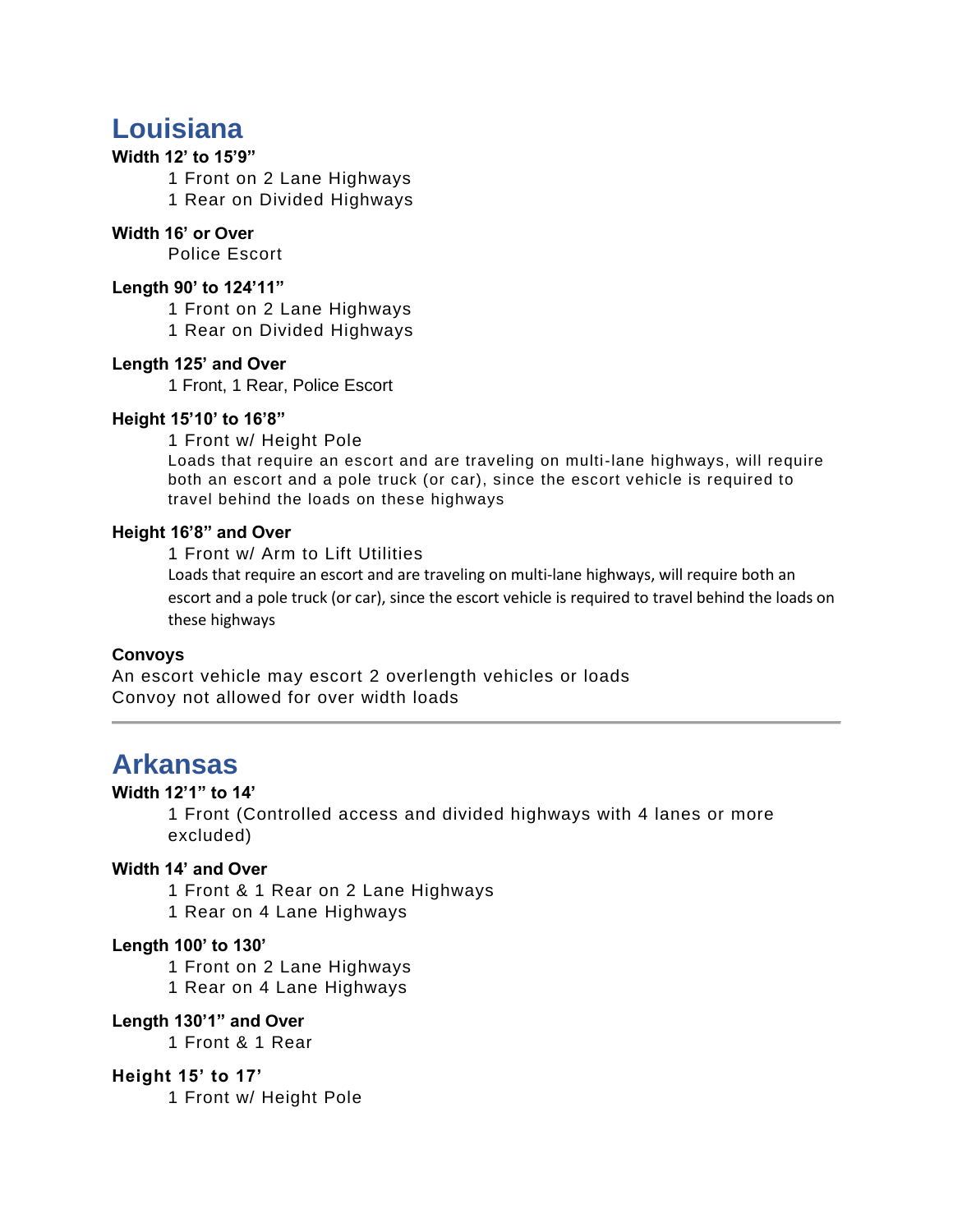Over 16' must obtain special permission

#### **Height 17'1 and Over**

1 Front & Public Utilities Escort

### **Over 12' Wide & Over 13'6" High**

1 Front w/ Height Pole & 1 Rear on 2 Lane Highways

### **Over 12' Wide & Over 15' High**

1 Front w/ Height Pole & 1 Rear on 4 Lane Highways

### **Convoys**

Vehicles may be moved in convoys under the following conditions:

(a) Convoys shall consist of no more than three vehicles with escorts at the front and rear of the convoy

(b) Convoys shall pull off the highway at sufficient intervals to allow traffic to pass

# **Missouri**

#### **Width 12'7" to 14'**

1 Front on Divided Highways 1 Front & 1 Rear on 2 Lane Highways

### **Width 14' to 16'**

1 Rear on Interstates and Divided Highways

1 Front & 1 Rear on all other highways

### **Height 15'6 and Over**

1 Front w/ Height Pole

#### **Length 90' and Over**

1 Rear

#### **Super loads**

1 Front & 1 Rear escort are required for all super loads in excess of 350,000 lbs.

1 Front escort is required for all super loads on 2 lane highways, except— If a load is required to cross bridge structures at crawl speed in the Kansas City and St. Louis areas, then 1 Front and 2 Rear are required for that portion of the move;

1 Front and 1 Rear are required on all sections of dual lane highways traversed if load exceeds sixteen feet 16' wide. In addition to the civilian escorts required above—

Missouri State Highway Patrol escorts are required when load exceeds: 16' wide on any 2-lane highway;

18' wide on interstate or dual lane highway

150' overall length on any highway

17' high on any highway; or

Any time deemed necessary due to complexity of route or load. The Missouri State Highway Patrol may conduct a Level I inspection prior to performing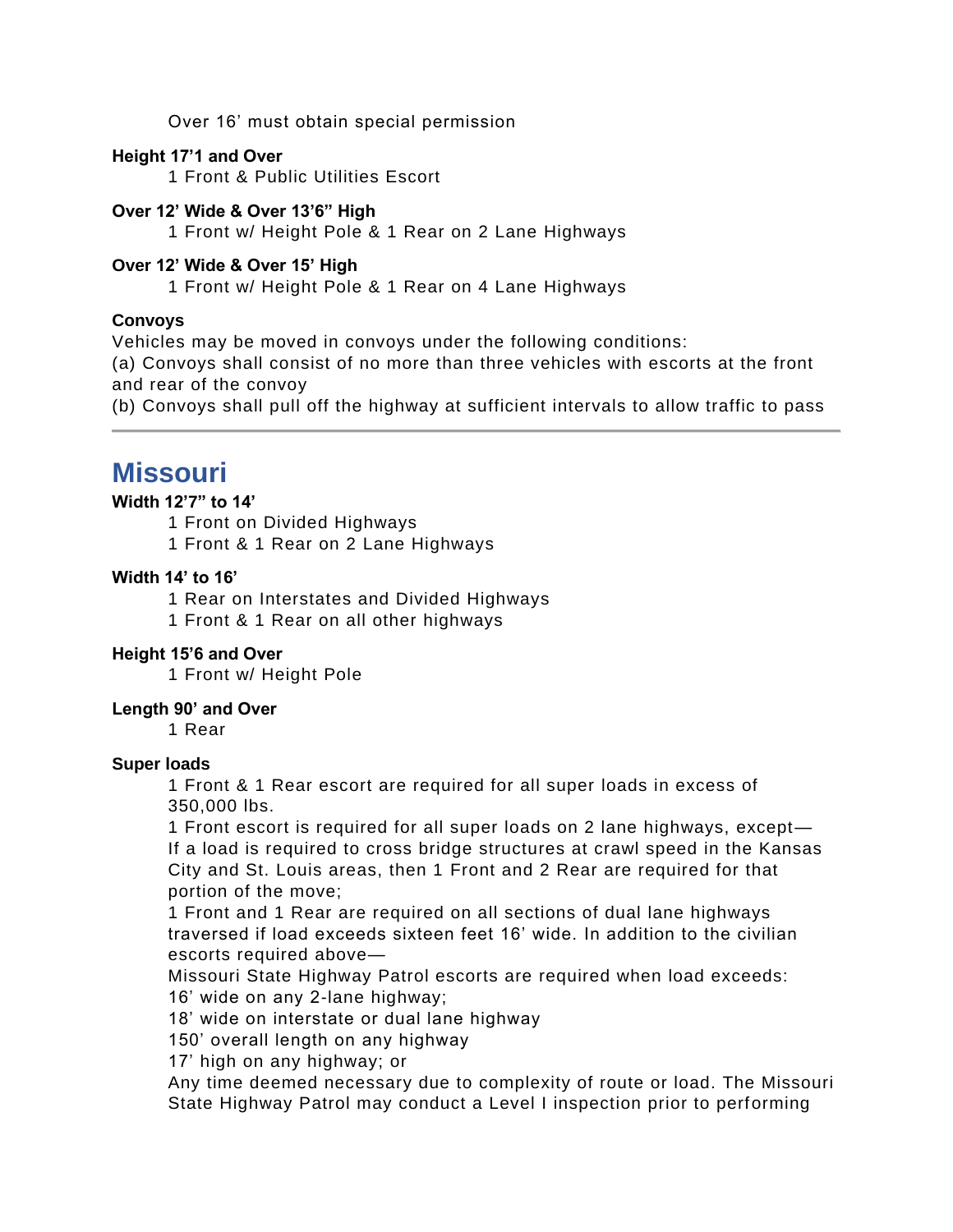escort services. Motor Carrier Services may, at their discretion, waive Missouri State Highway Patrol escort requirement or allow the substitution of local or military law enforcement in the place of Missouri State Highway Patrol escorts;

#### **Convoys**

Travel in convoy is not allowed, a separate escort shall be provided for each load and dimension

# **Illinois**

#### **Width 14'7" to 16'**

1 Front on Undivided Highways

1 Rear on Divided Highways

#### **Width 16'1" to 18'**

2 Front & 1 Rear

#### **Width 18'1" and Over**

2 Front, 1 Rear, & Police

#### **Length 110'1" to 145'**

1 Front on Undivided Highways

1 Rear on Divided Highways

#### **Length 145'1" to 200'**

2 Front & 1 Rear

#### **Length 200'1" and Over**

2 Front, 1 Rear, & Police

#### **Height 14'7" to 18'**

1 Front w/ Height Pole

#### **Height 18'1" and Over**

1 Front w/ Height Pole, 1 Rear, & Police

# **Weight Over 230,000lbs**

Police

#### **Convoys**

Vehicles traveling under permit authority may not travel in convoys unless authorized by the Permit Office (e.g., when the movements are accompanied by a police escort)

# **Indiana**

#### **Width 12'5" to 14'3"**

1 Front on Undivided Highways

1 Rear on Divided Highways